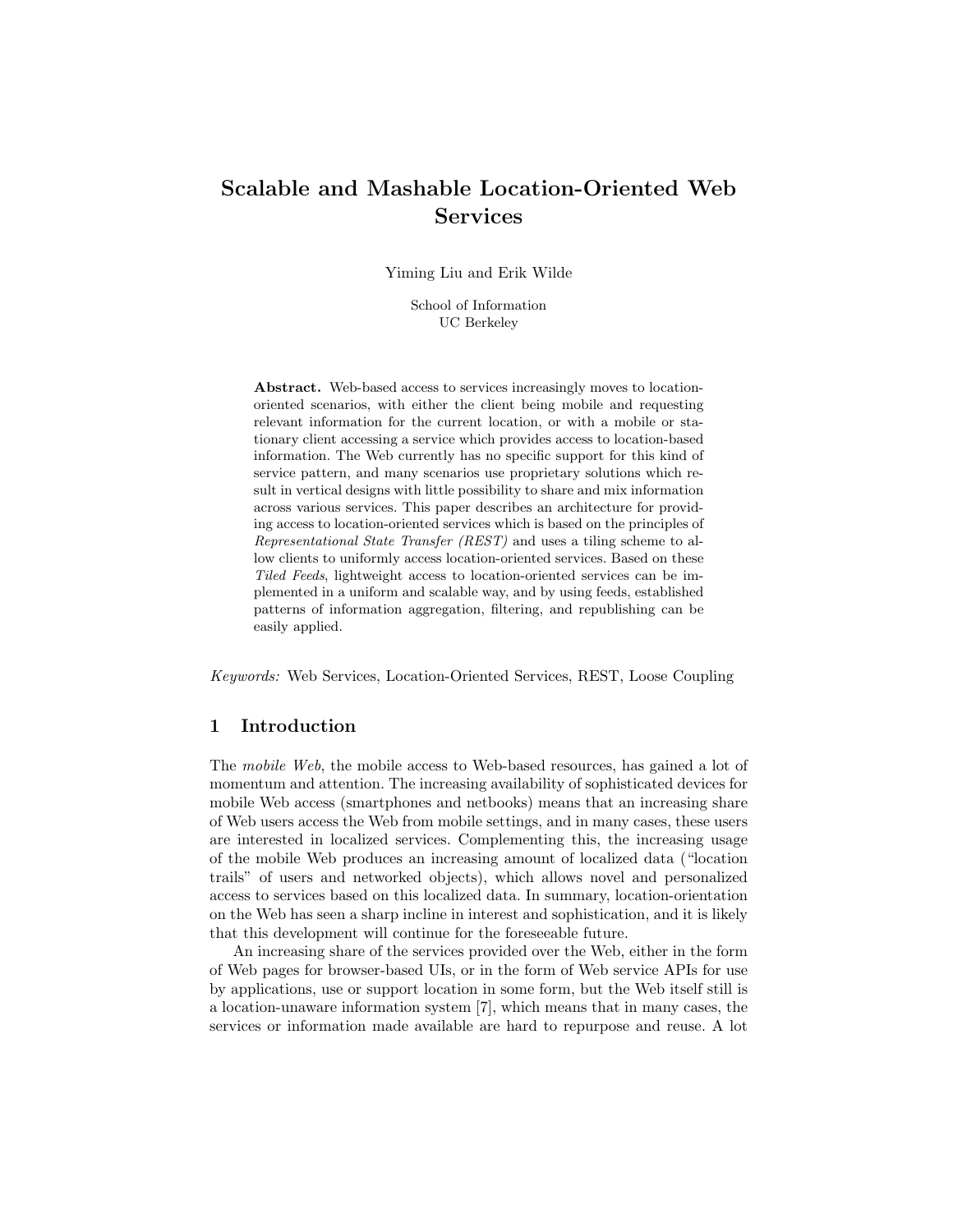of location-oriented services nowadays use Web technologies, but in many cases, the spatial component of service design is service-specific, and thus cannot be easily reused or recombined across services. A first change in that landscape is the W3C's current work towards a geolocation API [\[19\]](#page-14-0), which allows scripting code to access a client's location services, but this API is still in its draft stage, and only covers the case where location information should be made available on the client.

In the general area of *Geographic Information System (GIS)* research, Weboriented access to GIS systems has seen only little advances beyond the traditional model of client-based access to a centralized GIS server. Web GIS [\[1\]](#page-13-0) are often simply regarded as Web interfaces for GIS systems, which means that they replace other client-side technologies with browser-based access to a single GIS. The Open Geospatial Consortium (OGC) has released a number of standards for accessing GIS systems using Web services, but all of these specifications are based on RPC models of interaction, and thus do not apply principles of Web architecture to GIS systems.

In this paper, a more loosely coupled architecture [\[17\]](#page-14-0) of accessing GIS services is described, which can be used to provide access to any kind of geospatial service. It is based on the principles of Representational State Transfer (REST), and thus is designed around interlinked resource representations served through a uniform interface, instead of using the RPC model of a sophisticated method set provided through a single endpoint.

# 2 Related Work

The Open Geospatial Consortium (OGC) has defined the Web Map Service (WMS) [\[11\]](#page-14-0) and Web Feature Service (WFS) [\[13\]](#page-14-0) as two standards for accessing map imagery and map features using Web services. Both of these standards are based on SOAP, which means that instead of exposing map imagery and map features as Web resources, they expose functions that can be remotely called to request map imagery and features. The RESTful approach of our work, on the other hand, exposes information in the interlinked fashion of Web resources, and thus clients do not need to support SOAP or the specific set of functions defined by WMS/WFS. We claim that the decision between RPC-style Web services and RESTful Web services [\[18\]](#page-14-0) should be based on the expected use cases, and that map imagery and even more so map features should be provided in a way which allows "serendipitous reuse" [\[22\]](#page-14-0).

The idea of tiled access to map information in general has been proposed very early and goes back to the approach of using Quadtree [\[20\]](#page-14-0) structures for organizing spatial data. Popular Web mapping services such as Google Maps are using tiled access to map imagery for scalability reasons, so that the vast amount of map imagery can be efficiently stored, served, and cached. Beyond these specific implementations, the Tile Map Service [\[16\]](#page-14-0) proposes a general scheme for how services can expose map imagery through a tiling scheme. However, APIs for location-based services as Google Maps, Flickr do not use the tiling concept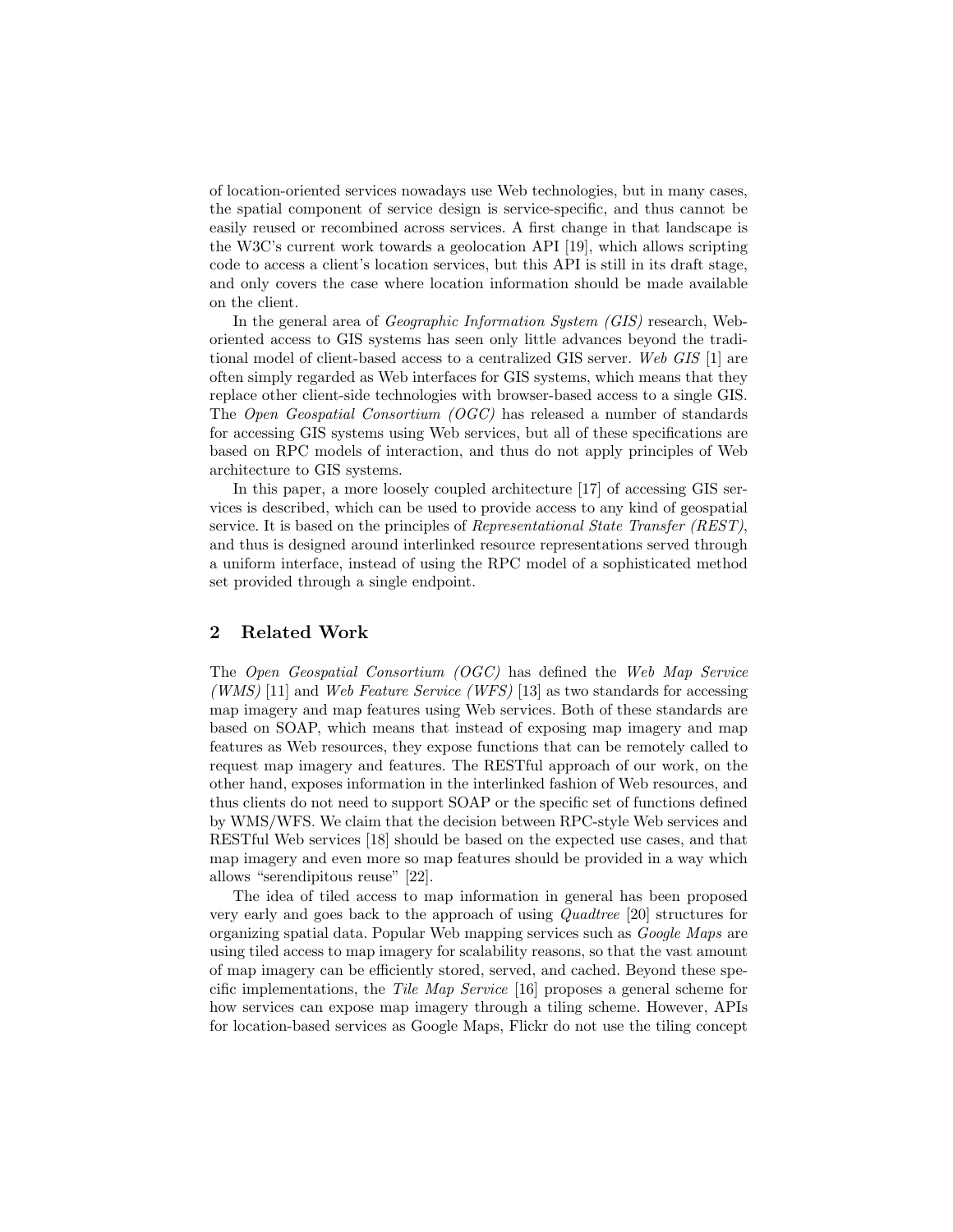to organize and deliver spatial information. Proprietary APIs for location-base services are typically designed in ad-hoc fashion, with different types of access capability. The simplest instantiations, such as Flickr, allow queries by point and radius, while some services may allow user-specified bounding boxes.

To the best of our knowledge, no scheme so far has been proposed that combines the tiled model of spatial information representation with a RESTful architecture for accessing the resources organized in this fashion.

# 3 Feeds as RESTful Web Services

Starting from the principle of loose coupling [\[17\]](#page-14-0), a popular and well-established method for implementing RESTful access to collections of resources is  $Atom$  [\[10\]](#page-14-0), a language for representing feeds. Extending the idea of the feed as a single representation of a collection, the model of interaction with feeds can be extended to cover queries and other interaction mechanisms [\[24\]](#page-14-0), so that feeds and interactions with feeds turn into a more feature-rich model of interaction with resource collections. This model, however, is still a read-only model, but the Atom Publishing Protocol (AtomPub) [\[5\]](#page-14-0) can be used to extend it into a model that also allows write access to collections.

While feeds satisfy the criteria for RESTful resource access (URI-based access, self-describing representations, interlinked information resources), additional feed-based capabilities for filtering, querying, and sorting collections are not yet standardized. Some feed-based services such as Google's GData or Microsoft's OData introduce their own extensions to add this functionality to feedbased services, but none of these so far has reached critical mass to be accepted as a new standard. In this paper, we focus on describing an access model to spatial information that builds on feeds to define a lightweight interaction model with spatial data that provides access to spatial information services. This model lays the groundwork for establishing scalable and open interaction patterns with these services. We highlight some of the issues for a more flexible and customizable access to these services in the final parts of the paper, but leave these issues for further work.

### 4 The Tiled Feed Model

In this section, we present a REST-based model for delivering mashable locationoriented services, based on multiple potential data sources. The design goals for this model are to address four areas of concern in the design of location-oriented Web services:

Remixability Much of the geospatial information on the Web remains standalone and service-specific. Application scenarios involving multiple sources of geospatial information — now becoming common with highly localized and personalized services — require ad-hoc integrations with each of the desired data sources in turn. One of our primary goals in this model is to facilitate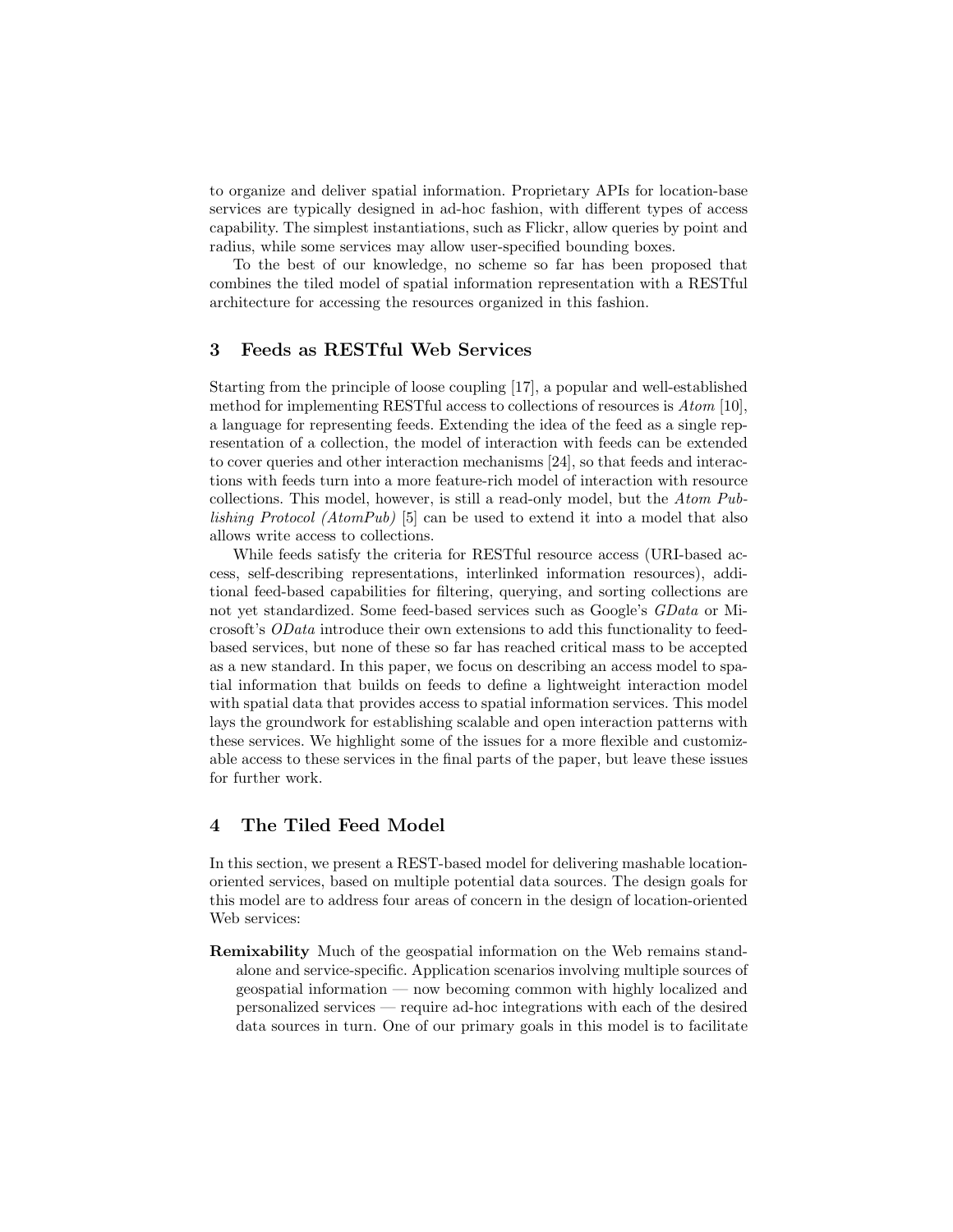the creation of novel location-oriented services that reuse and remix available geospatial data.

- Loose coupling Much as we seek to liberate geospatial data from the constraints of service-specificity and tight coupling, clients of our model should not be tightly bound a specific system of our own design.
- Scalability With the rapid growth of location-oriented services and users, a model that scales cheaply and efficiently, using existing technology and knowhow is particularly desirable.
- Ease of Deployment A driving factor of the rapid growth of the Web rests with ease of development of Web sites via HTML. In a similar vein, many individuals and organizations may have geospatial data that would be valuable if made available as open Web services, and more valuable if easily remixed with data from other entities. The development of applications that use existing data and services should be made as easy as possible.

Our solution is called Tiled Feeds, geospatial data feeds based atop various geographic information systems. Tiled feeds can be published by an individual or organization with first-hand geospatial information, a commercial data provider, or even motivated third-parties, much like conventional RSS or Atom feeds. As with conventional news or blog feeds, client applications may use one or more tiled feeds to build, mix, and visualize spatial information as they wish.

#### 4.1 Tiled Feed Architecture

Tiled feeds consist of, as the name implies, spatial tiles and data feeds. In this model, the world is partitioned into standard sets of tiles, at varying levels of resolution. Each tile is then published as an Atom feed with simple spatial extensions. Entries within the feed represent geospatial features that are located within that tile. The entries are represented in Keyhole Markup Language (KML) [\[15\]](#page-14-0) or Geographic Markup Language (GML) [\[12\]](#page-14-0), which are standard markup languages for representing geospatial information features, such as points, lines, polygons, etc.

Tiles In the tiled feed system, tiles represent a standardized spatial unit for access to feeds. Tiling is a well-known technique for spatial division and aggregation of georeferenced data. Size of the tiles indicates level of resolution — larger tiles offer less detail but more coverage of an area, and vice versa for smaller tiles. Repeated tiling of the same area provides different levels of resolution, or "zoom levels", for a tiled map. For example, a map may be divided into four large tiles at the first level of detail, and 16 smaller tiles at the second level.

There are many possible tiling schemes, but we adopt the basic tiling approach used in most Web-based mapping services [\[21,4\]](#page-14-0). The base map is a map of the world, in WebMercator or EPSG:3857 projection [\[2\]](#page-13-0). We subdivide this base map into smaller and smaller tiles, using a conventional quadtree-based [\[20\]](#page-14-0) tiling algorithm.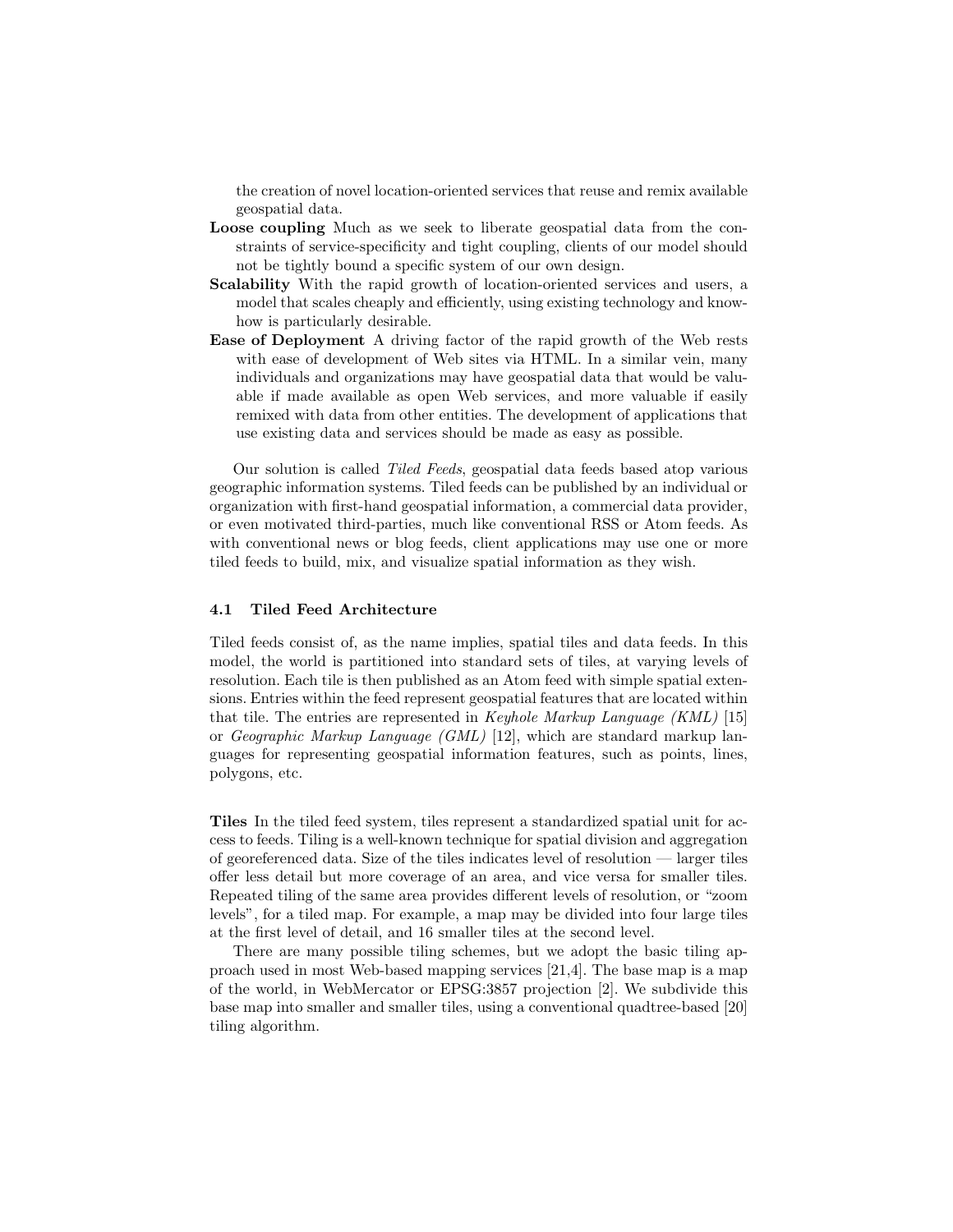In our canonical tiling scheme for tiled feeds, the world map is recursively divided into four smaller tiles. The top-level tile is set to be the entire base map. This constitutes zoom level 0. We then divide the top-level tile into four equal square tiles, creating the tiles for zoom level 1. Each of the four new tiles in level 1 can be divided again, in four, to create 16 tiles in level 2. This process continues for each new level of resolution desired. We recommend a maximum of 20 levels, the same provided by most mapping services. Due to the properties of the Mercator projection<sup>1</sup>, we restrict the base map to latitudes between  $-$ 85.05112878 and 85.05112878 — the same restrictions used in both Google Maps and Bing Maps. This also conveniently creates a square map, which yields square tiles simplifies tile-based distance computations.

For identification and linking purposes, an addressing value is assigned to each tile. Both the tiling and the addressing scheme are illustrated in Figure 1, with the world recursively divided and each area numbered 0 to 3. In essence, the top-left tile, covering the topleft sector of its parent tile, is always given a value of 0. The top-right tile is always given a value of 1, the bottom-left given 2, and the bottom-right is given 3. Thus, the tile key, a hash string that uniquely identifies a particular tile, is given by the concatenation of the addressing values of its parent tiles. For example: the key "0-1" identifies the top-right



Fig. 1. Quadtree-based tiling and addressing scheme

tile of the top-left tile of the base map. The length of its tile key represents the zoom level of the tile.

Tile Feeds Each tile is represented by an Atom feed, called the tile feed. The tile feed carries metadata information and descriptions similar to an ordinary Atom feed. The tile is referenced by a unique URI. For example, the tile representing the entire world would have an ID of <http://example.com/feed/top>. The northwestern tile at zoom level 1 would have an ID of [http://example.](http://example.com/feed/0) [com/feed/0](http://example.com/feed/0). The tile feed links to neighboring, contained, and containing tiles, for RESTful navigation of the map.

However, the tile feed is extended with some simple spatial properties. In particular, a tile feed has the following specific properties:

- The atom:id element contains the URI for the tile.
- Four atom:link elements point to the neighboring tiles. Links with the relations of north, south, east, and west point to the URIs of neighboring tiles

<sup>&</sup>lt;sup>1</sup> Singularities are present on both poles. The line at the top of a Mercator map, is in actuality a point — the north pole. The same applies for the line at the bottom of a Mercator map.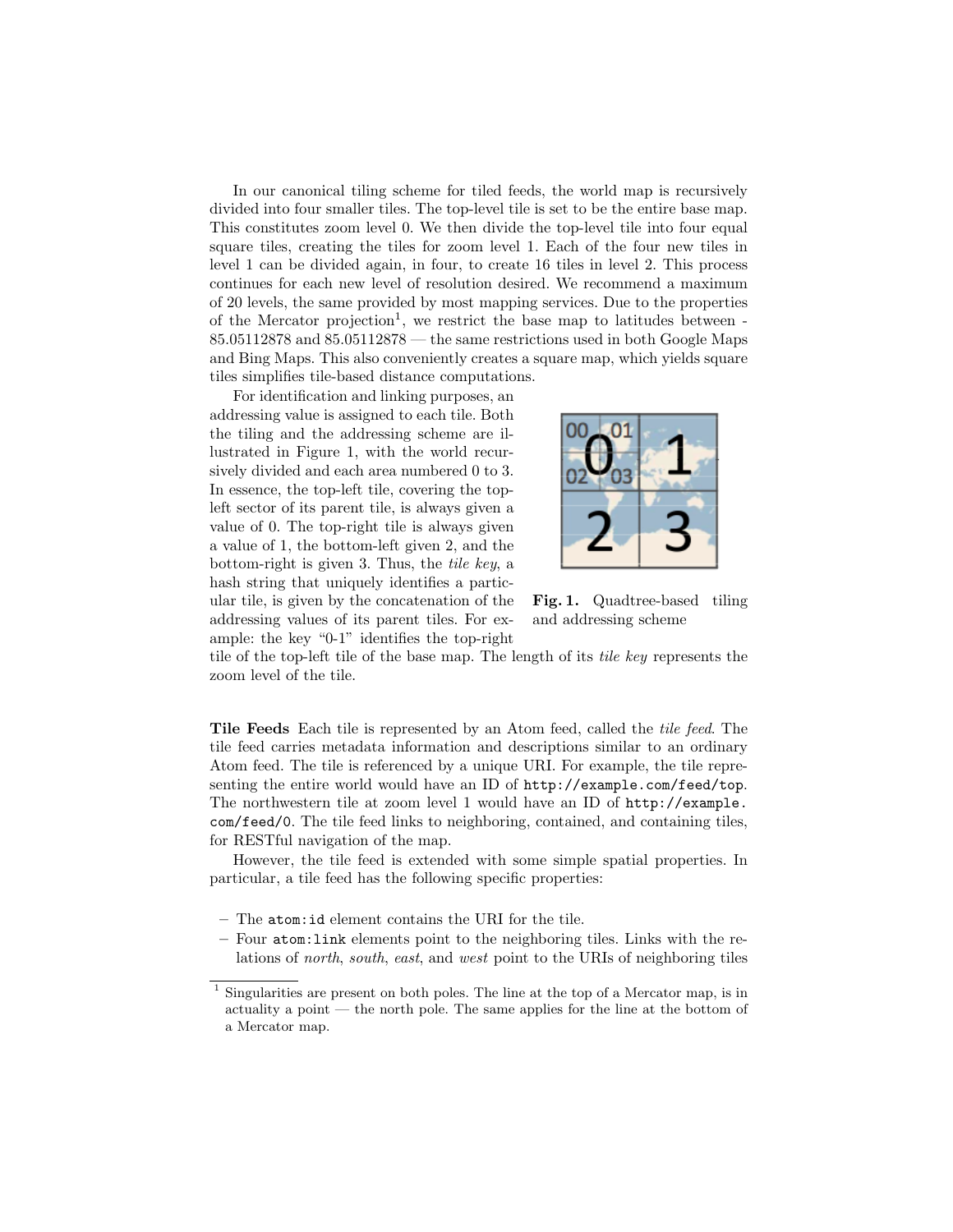in the four cardinal directions. If there is no tile in that direction<sup>2</sup>, the corresponding link element is omitted.

- An atom:link element points to the containing parent tile. A link with the relation of up points to the URI of the tile one zoom-level up, which contains the current tile.
- Four atom:link elements point to the tiles at the next zoom level, contained within the current tile. A link with the relation of *down-northwest* points to the URI of the tile at the northwestern quadrant, the down-northeast relation for the northeastern quadrant, down-southwest for the tile at southwestern quadrant, and down-southeast for the tile at the southeastern sector.

With these extensions, subscribing clients of the tile feed can navigate the world using the provided links, load neighboring tiles, and retrieve information as needed. Each individual atom:entry in the tile feed consist of a resource available within this tile, representing some GIS feature and its attributes, written in KML or GML. For read-only feeds, these entries are refreshed when its back-end data source is updated. For writeable feeds, AtomPub may be used as a standard means for posting, editing, and deleting resource items within the feeds, creating more dynamic tile feeds.

Features and attributes are provided by the underlying geographic information system. The system may be, for example, geographic information databases, third-party location-oriented services, or standardized GIS web services. We discuss the methods for integration with these data sources in more detail in Section [5.](#page-8-0)

A tile feed may support paging, and does so according to the standardized feed paging mechanism [\[8\]](#page-14-0). A specific page is requested with a page query parameter in its URI, with a value equals to some positive integer representing desired page number. In this case, additional atom:link elements will point to the URIs of the previous, next, first, and last pages, as directed in the feed paging specification. More advanced operations, such as filtering, sorting, or querying, may also be supported; we discuss this in more depth in Section [5.](#page-8-0)

Implementation We have implemented proof-of-concept tiled feeds using freely available geospatial datasets and geospatial-aware relational databases. The popular PostgreSQL RDBMS can be augmented for GIS geometry columns and spatial query functions using the PostGIS<sup>3</sup> add-on. GIS features were loaded into PostgreSQL tables, and a thin service layer is written to serve GIS features in the tiled feed format as described. We created, as tiled feeds, the locations and  $\alpha$ ddresses of 861 Amtrak<sup>4</sup> stations in the United States, the addresses and species of 64,318 street trees maintained or permitted by the city of San Francisco, and 25,928 magnitude 3.0+ earthquakes occurring in the United States in 2008.

<sup>2</sup> For example, the tile 0 has no neighboring tile to its north.

<sup>3</sup> Available at <http://postgis.refractions.net/>

<sup>4</sup> Amtrak is the sole intercity passenger rail service in the United States.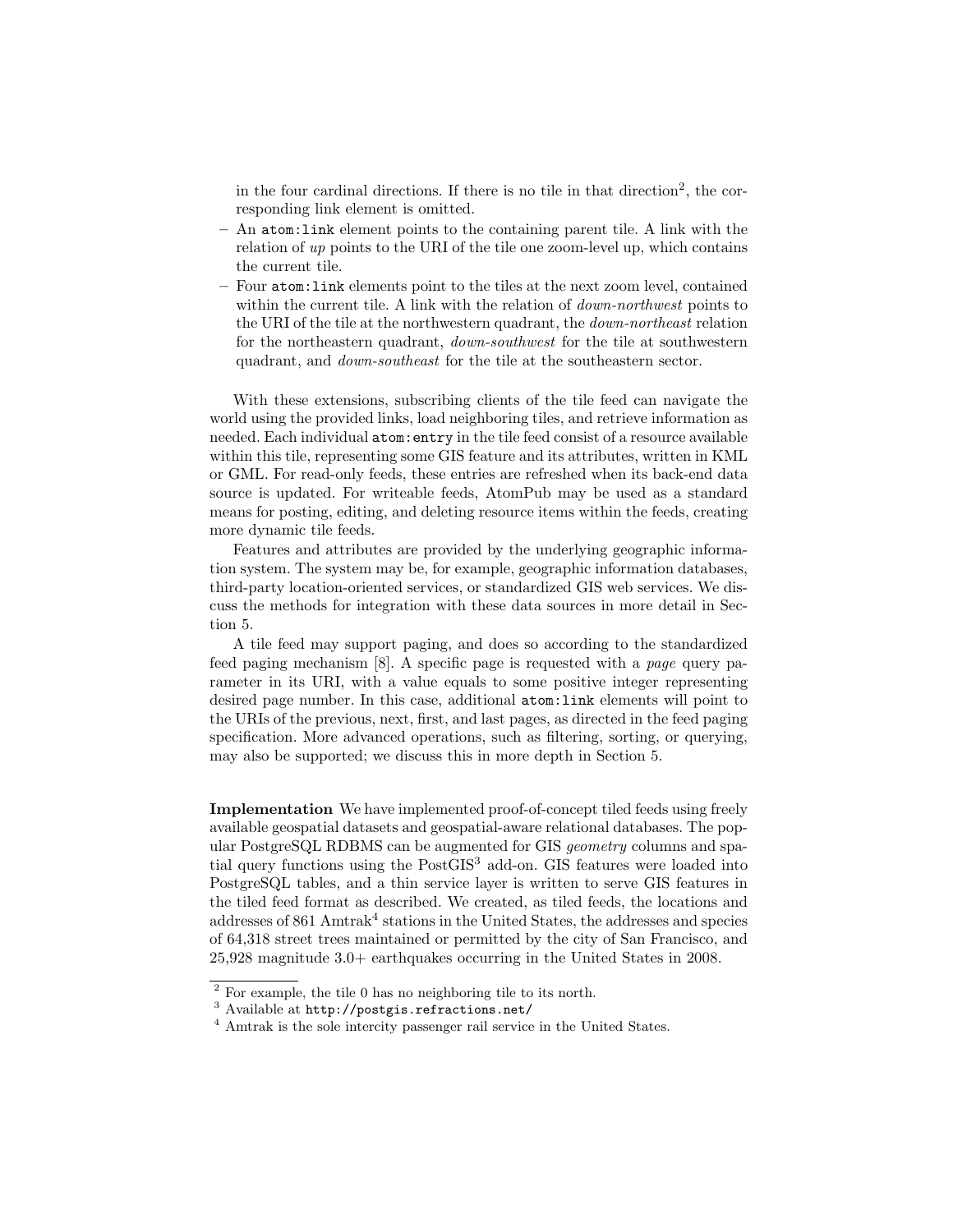```
<? xml version = " 1.0 " encoding =" UTF -8 "? >
< feed xmlns:fh =" http: // purl . org / syndication / history /1.0 " xml:lang =" en - US "
     xmlns =" http: // www . w3 . org /2005/ Atom " >
  <id > http: // tfserver / tiles /02301021 </ id >
  < link type =" text / html " rel =" alternate " href =" http: // tfserver / tiles /02301021
        "/ >
  < link type =" application / atom + xml " rel =" self " href =" http: // tfserver / tiles
       /02301021 " / >
  < title type =" text " > Tile 02301021 </ title >
  < updated > 2009 -11 -04 T11:10:46 -08 :00 </ updated >
  < author >
     < name > TileFeed Generator </ name >
  </ author >
  < link type =" application / atom + xml " rel =" http: // tfserver / tiledfeeds / relation /
      north" href="http://tfserver/tiles/02301003" />
  < link type =" application / atom + xml " rel =" http: // tfserver / tiledfeeds / relation /
       south" href="http://tfserver/tiles/02301023"/>
...
  < link type =" application / atom + xml " rel =" http: // tfserver / tiledfeeds / relation /
       down - southwest " href =" http: // tfserver / tiles /023010212 "/ >
  < link type =" application / atom + xml " rel =" http: // tfserver / tiledfeeds / relation /
       down-southeast" href="http://tfserver/tiles/023010213"/>
  < fh:complete / >
  < entry >
    <id > http: // tfserver / items /287 </ id >
    < link type =" text / html " rel =" alternate " href =" http: // tfserver / items /287 "/ >
    < title > ACA </ title >
     < updated > 2009 -11 -04 T11:10:44 -08 :00 </ updated >
     < content type = " application / vnd . google - earth . kml + xml " >
       < kml xmlns =" http: // www . opengis . net / kml /2.2 " >
         < Placemark >
            < name > ACA </ name >
            < description > 100 I Street , Antioch - Pittsburg , CA </ description >
            < Point >< coordinates > -121.815132000194 ,38.0180849997628 </ coordinates >
            \langle/Point>
         </ Placemark >
       \langle/kml>
     </ content >
  </ entry >
    ...
```


An excerpt from the feed is provided in Listing 1. As noted in the previous section, the feed, in addition to resource entries and standard Atom metadata, also contains navigational extensions pointing to neighboring tile feeds, as well as the feeds of its parent tile and child tiles.

The Amtrak tiled feed effectively describes points of access for inter-city passenger rail service in the United States, and is useful as an example of an information collection covering a large area. The San Francisco trees collection, on the other hand, is a demonstration of a highly localized yet relatively dense dataset. Such collections are potentially useful for community-based location-oriented services, such the creation of a municipal dashboard for local government or a neighborhood environmental program.

We use a typical page-caching pattern for optimizing feed services. When a tile feed is requested, its feed is generated, and a static file containing the entire feed is saved to disk. As long as the underlying information is not updated, the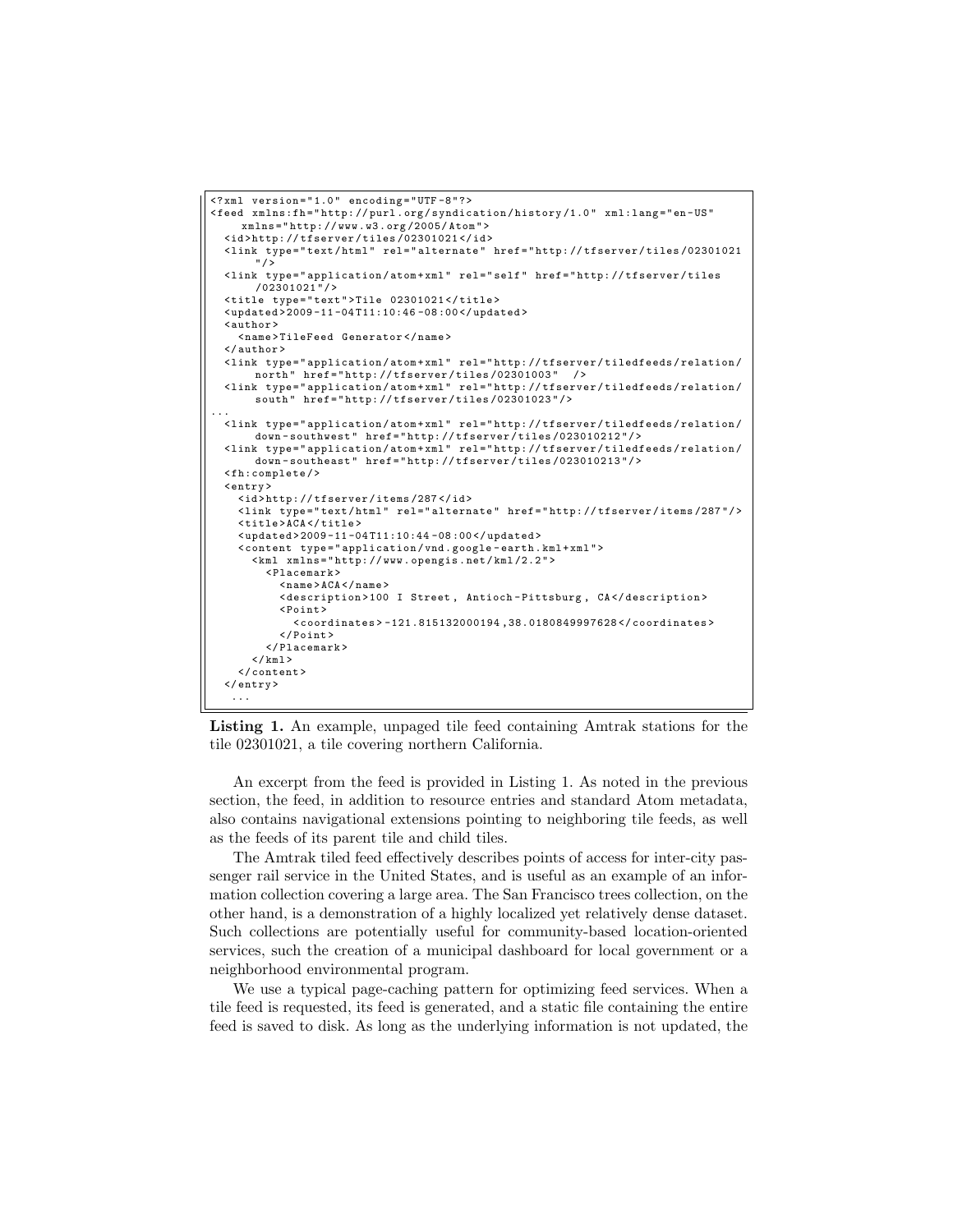file is not regenerated, and the feed service simply serves the static file for every subsequent request for the tile. The feed itself supports standard HTTP ETag based caching, for reader-level caching.

Our service implementation supports 20 zoom levels for the entire world, which yields  $\sum_{i=1}^{20} 4^i$  tiles. However, for typical datasets, only a small number of tiles are in service. While Amtrak covers much of the continental United States, its stations are distributed unequally and mostly in coastal or urban areas. A similar effect occurs for the earthquake feed, where tiles of seismically active areas in the western United States tend to have data. When a tile without data is requested, the requesting client is simply presented with a standard HTTP 404 response. The response, too, can be cached unless a new feature is created within that tile.



Fig. 2. Architectural comparison between a conventional location-aware service built upon tightly-coupled, application-specific APIs, and a service built upon tiled feeds.

Discussion Tile feeds are accessed by clients in the same manner as ordinary Atom feeds. Compared with current client-server architectures for locationoriented applications, the tiled feed model creates a standardized interface for interacting with location-oriented services. An architectural comparison diagram is provided in Figure 2.

The tiled feed design accomplishes the four design goals we initially laid out for access to geospatial information. For a typical location-oriented application, tiled feeds provide access to multiple resources in an easy, uniform way, providing for easy remixability. For example, currently, a mobile application for travelers may write code to interact with several APIs: one for flight updates and traffic information, another for restaurant reviews, etc. The application must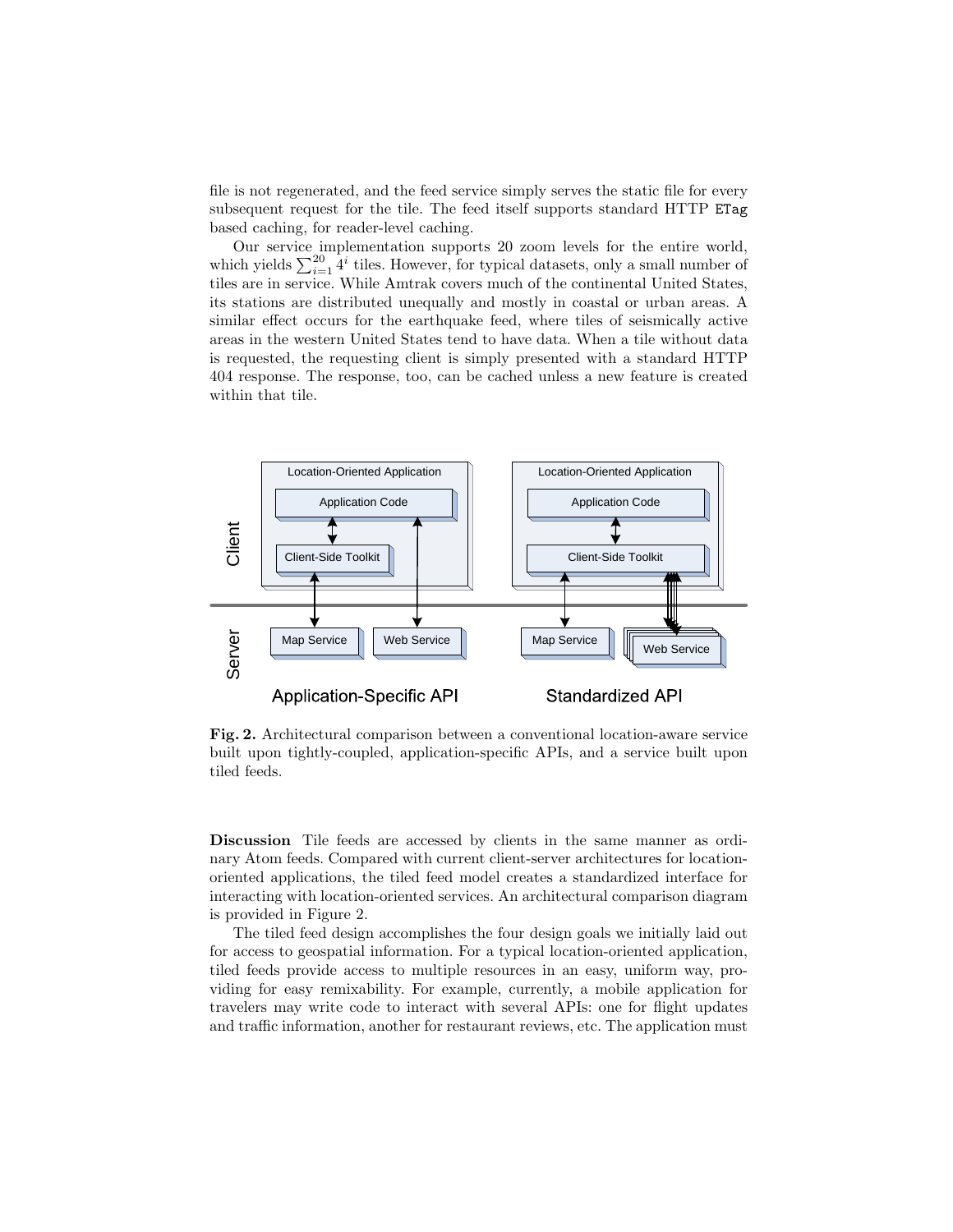<span id="page-8-0"></span>also download map visualizations via a specific mapping service such as Google Earth, Bing Maps, or standard services like the Web Map Service (WMS) [\[11\]](#page-14-0). In contrast, with a tiled feed, the application can simply include a tiled feed reader and subscribe to the tile feeds for the areas needed. Remixing data — such as traffic conditions, restaurant reviews, and map visualization  $-$  is as simple as subscribing to two different tiled feeds for the same tile.

Feed accesses are loosely coupled, much as Atom feeds themselves are loosely coupled from their internal systems and representations. Interactions with the tiled feeds take place via standard HTTP requests to resources and resource collections. This also provides advantages in simple scalability and deployment, in that existing techniques for scaling Web servers and feeds (as opposed to GIS-specific servers and optimizations) can be directly applied to scaling tiled feeds.

As an example, tile feeds can be cached as typical feeds. At client level, entity tag-based caching [\[3\]](#page-13-0) for RSS and Atom-based feeds, can be used with no modification for a tile feed. Since tile feeds corresponds to unique URIs, conventional Web caches and caching proxies can be used for multi-level caching. At server level, simple page caching techniques can be used to generate and serve static feeds. This enables feed servers to satisfy a large number of requesting clients at very little additional expense. If no data is available for a particular tile — an expected outcome for many data sources covering only specific locations — simple HTTP 404 responses, or redirects to the closest available tile, can be used. It would then be up to the tiled feed client to handle error responses and decide whether to follow redirects to another tile.

The tiled feed model, as described, presents distinct advantages over existing methods for accessing and using geospatial information. As Atom feeds, the data presented is conveniently consumable via standard tools. Clients can choose the tiles that interest them, at any particular level of geographic resolution thus avoiding the complexity and overhead of geospatial queries. Further, the tile model provides for simple horizontal scalability. By mediating queries for geospatial data into predictable, RESTful patterns, techniques for typical HTTP- and feed-based content delivery can be directly applied for these geospatial feeds as well. Perhaps most importantly, tiled feeds can be easily remixed and combined. Much as Web-based news and blogs are delivered via standard feeds, processed by a variety of reader software, and syndicated across many web sites, geospatial data in tiled feeds can also be consumed in this manner. Remixability also lowers the barrier to reusing data, and encourages the creation of information dashboards and mashups.

### 5 Publishing Tiled Feeds

A tiled feed publisher may publish data from many types of geospatial information sources. We describe three implementation scenarios of tiled feeds atop existing data sources, including geospatial databases, proprietary location-oriented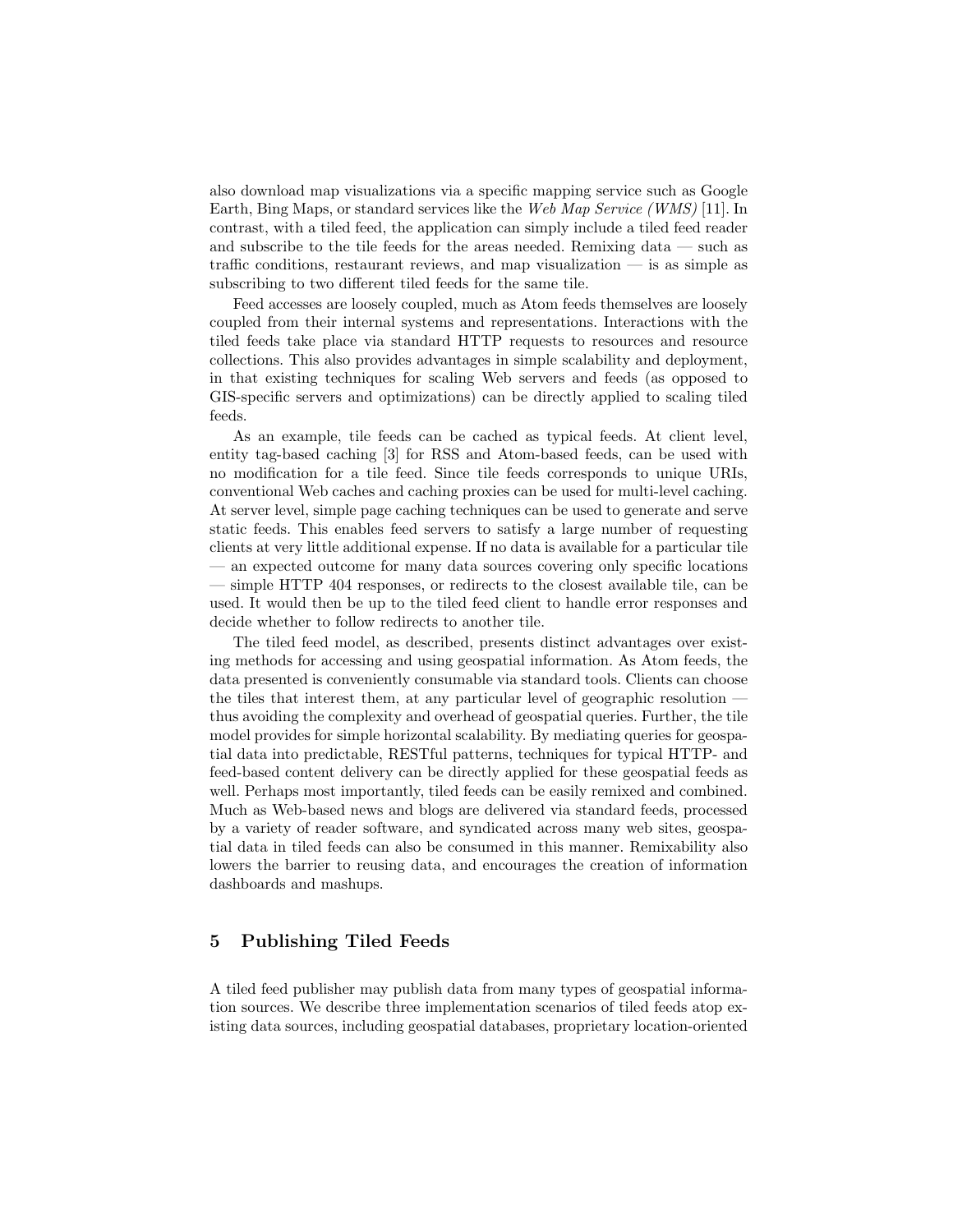services, and standard GIS services. A diagram illustrating the three particular scenarios is presented in Figure 3.



Fig. 3. Implementations of Tiled Feeds atop various geospatial data sources.

#### 5.1 Geospatial Databases

Much geospatial data exist in GIS-specialized relational databases and static files. Both consumer and enterprise-grade relational databases now possess geospatial information storage and querying capabilities, implementing and extending the OpenGIS Simple Feature Access [\[14\]](#page-14-0) to varying degrees. Static geospatial datasets, often provided as shapefiles of vector or raster data, can be imported to these databases using widely available tools, as we have done in our implementations.

A tiled feed implementation has the greatest potential capability and flexibility when directly integrated with such a spatial database, at the cost of a tight coupling. The feed generator would be able to create any tile feed on request, and provide grouping and filtering capabilities cheaply. For example, listing all features and associated attributes in a given tile is a trivial spatial SQL query.

Due to the tight coupling, the publisher of the tiled feed must have direct access to the database, and must create a tiled feed service based on the data. As tiled feed services are simply Atom feeds with spatial extensions, this should be relatively painless. GIS server software such as GeoServer<sup>5</sup>, which integrate with geospatial databases to provide data access interfaces, may be also extended to publish tiled feeds, so as to reduce custom implementation work.

<sup>5</sup> Available at <http://geoserver.org/>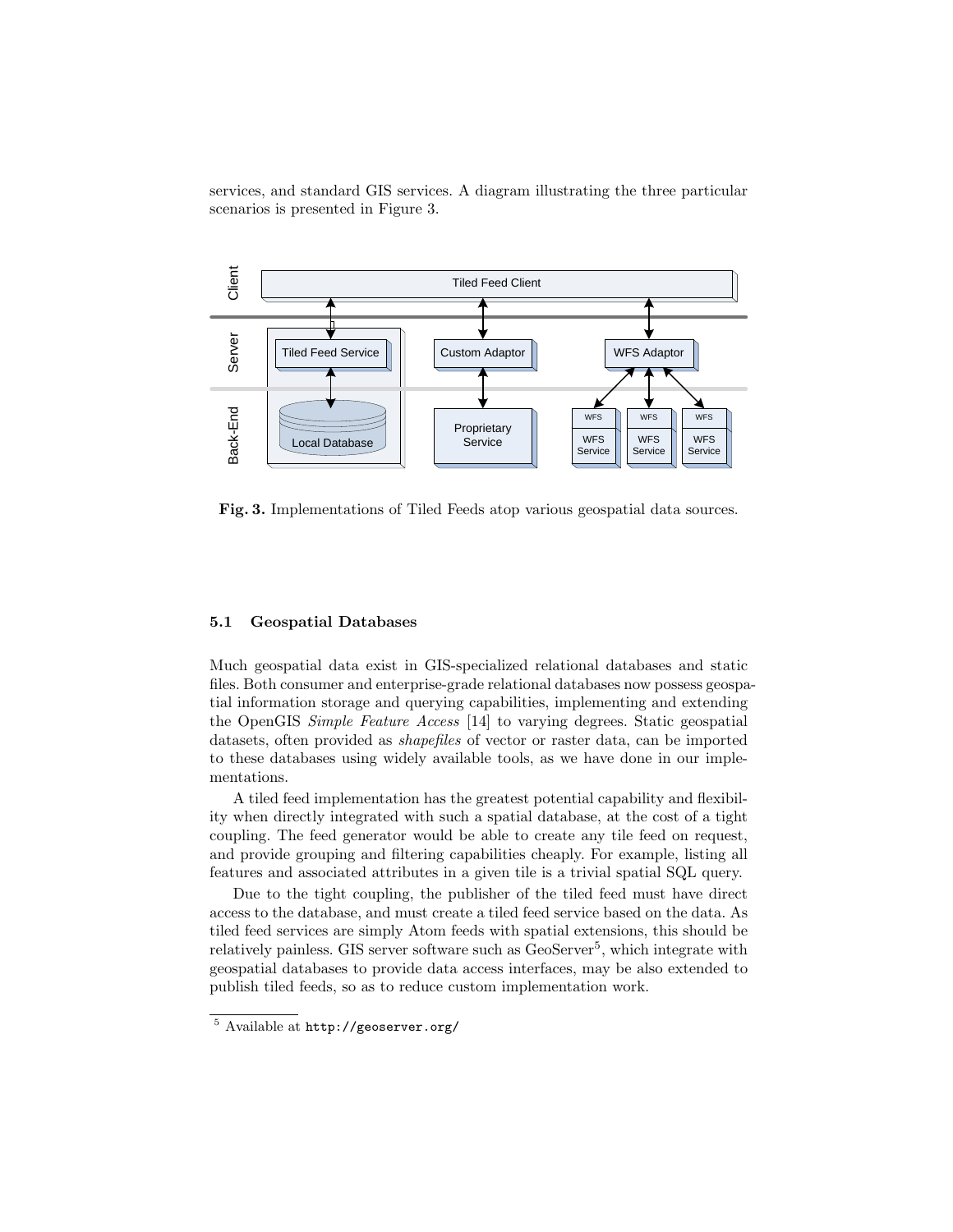#### 5.2 Proprietary Location-Oriented Services

Tiled feeds can also be implemented atop existing location-oriented services with APIs. The growth of location-aware devices has prompted many Web applications, such as Flickr or Twitter, to provide geotagged data. A tiled feed can be created from these proprietary APIs via a software adapter that queries the underlying API for information within the requested tile boundaries.

Adapted tiled feeds based on proprietary APIs may have widely varying levels of capability and flexibility, depending on the spatial queries offered by the underlying API. There is significant potential for mismatches in desired capability and offered capability. For example, the Flickr API offers radius-based search for photos; the query takes as input a geographic coordinate and a set of query terms. Obviously this query is not fully compatible with the square geometries of tiles and multiple zoom levels of the tiled feed model. Furthermore, advanced features such as filtering or paging entries, or writing new entries into the tiled feed, depend upon support from the underlying API.

There are potential fixes. Algorithmic approaches may be used to mask some spatial querying mismatches, such as using geometric approximations of the tile using a crafted radius-based query. Adapting existing sources of data also enables a wider variety of spatial data to become available as tiled feeds, and promotes data reuse and remixing. It is also more likely that third parties would be able to offer tiled feeds based on these APIs.

#### 5.3 Standardized Services

Somewhere in the middle of the spectrum of potential capability are tiled feed implementations based on standard GIS web services. The Web Feature Service (WFS) [\[13\]](#page-14-0), an Open Geospatial Consortium (OGC) standard, provides a standardized interface to geospatial data. The Web Feature Service defines a set of operations for querying, creation, update, and deletion of geographic features contained within a geospatial dataset. Results can be encoded in different formats, including the Geography Markup Language [\[12\]](#page-14-0) and ordinary key-value pairs. The aforementioned GeoServer software is a reference implementation of the WFS, and many other GIS support WFS as well.

A tiled feed model can be implemented atop standardized GIS services such as WFS with relative ease, given the rich set of operations defined by these standards. Further, only one tiled feed adapter need be implemented, which then can be used to consume all WFS-compliant services. WFS-based tiled feeds may also support advanced features such as querying or sorting of tile entries, which are supported by the underlying API.

There still exists potential for capability mismatch between the tiled feed service and the underlying WFS or other standard API. Depending on the geospatial dataset, spatial features provided by WFS queries may be difficult to group into higher-level features. For example, a WFS service may return simple line geometries to establish the boundaries of a plot of land, which the tiled feed adapter must assemble into a polygon for its KML or GML resource entry. The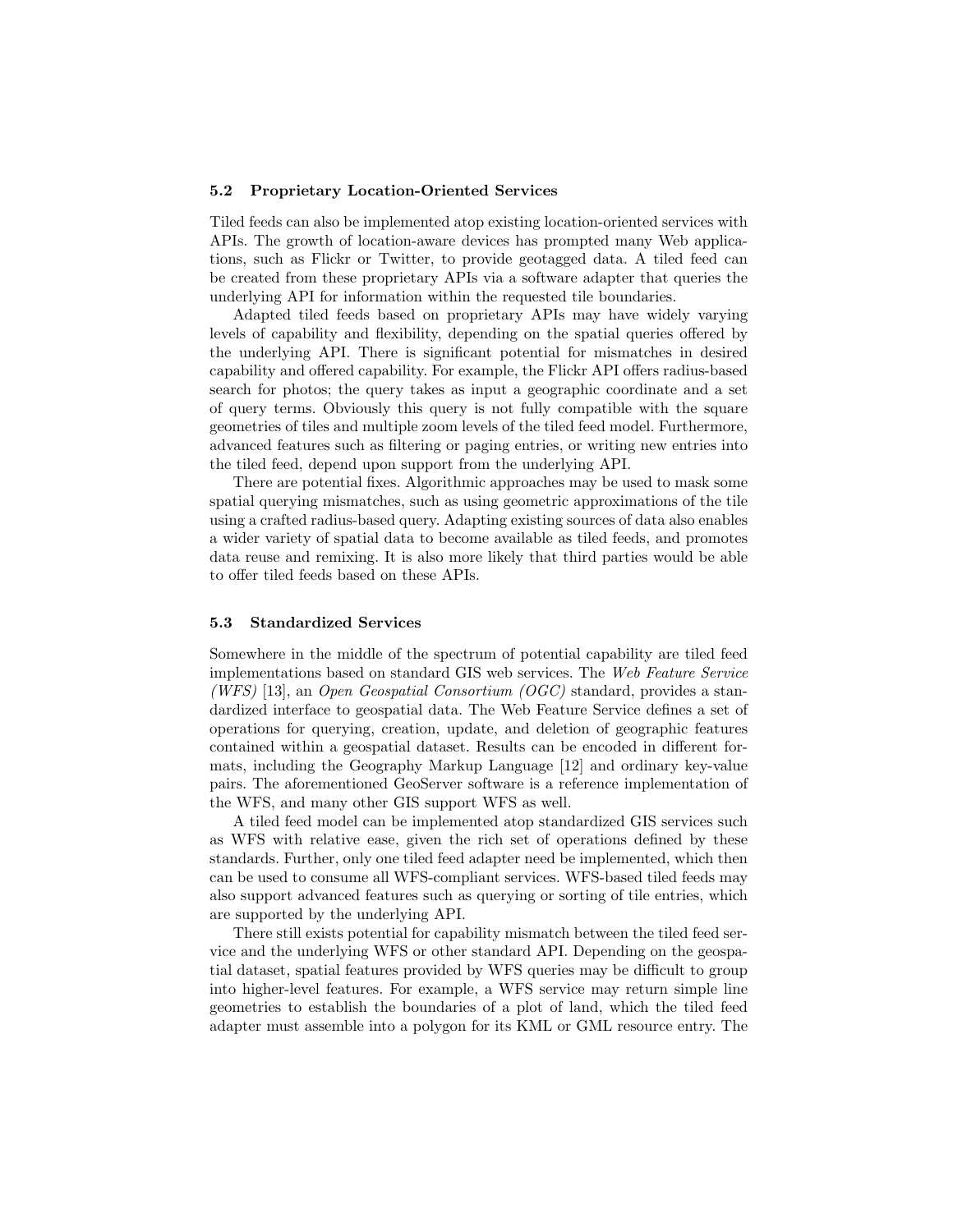WFS may also provide more advanced features than a tiled feed adapter requires, such as complex, multi-dimensional geometries that may be incompatible with a feed or feed reader. Such mismatches may be reconciled via additional metadata, or incompatible features may be excluded altogether from tiled feeds.

# 6 Experimental Client

To experiment with tiled feeds and assess the consumption of tiled feed-based services in both application development and practical use, we also implemented a prototype mobile tiled feed client using the iPhone SDK (shown in Figure 4).

| <b>Feeds</b>                                                 |            | <b>Views</b>                                                                | <b>Explore</b><br><b>Options</b>                                                                                                                                                   |
|--------------------------------------------------------------|------------|-----------------------------------------------------------------------------|------------------------------------------------------------------------------------------------------------------------------------------------------------------------------------|
| <b>Amtrak Stations</b><br>http://localhost:3000/amtraks      |            | Berkeley, CA<br>Lat:37.8743, Lon:-122.2657, Zoom:10                         | Berkeley.<br><b>Tiden Park</b><br>Hills                                                                                                                                            |
| <b>USGS Earthquakes</b><br>http://localhost:3000/earthquakes |            | WWW 2010, Raleigh, NC<br>Lat:35.7736, Lon:-78.6402, Zoom:14                 | Golf Course<br>Albany<br>University.<br>of California                                                                                                                              |
|                                                              |            | Northwestern University, Evanston, IL<br>Lat:42.0562, Lon:-87.6772, Zoom:15 | North<br>Berkeley<br>Berkeley<br>Magnitude: 3.7<br><b>Berkel</b><br>Dec 23, 2006<br><b>TWO</b><br>South<br><b>Berkeley</b><br>(24)<br>Claremont<br>Fairview<br>Park<br>Grove Shane |
|                                                              |            | Greater Boston, MA<br>Lat:42.3584, Lon:-71.0598, Zoom:11                    |                                                                                                                                                                                    |
|                                                              |            | Shenyang, China<br>Lat:41.7885, Lon:123.4061, Zoom:11                       |                                                                                                                                                                                    |
|                                                              |            |                                                                             | Rockridge<br>Glen<br>Claremont<br>Highlands<br>Gaskill<br>Country Club<br>Emeryville<br>Mosswood<br>Piedmont                                                                       |
| 触<br>$\bullet$<br>Explore<br><b>Views</b>                    | R<br>Feeds | о<br>15<br>51<br>Explore<br>Feeds<br><b>Views</b>                           | Google<br>(24)<br><b>FINE</b><br>о<br>Views<br>Explore<br>Feeds                                                                                                                    |

Fig. 4. A basic tiled feed reader. In (a), the user is consuming two location-based services as tiled feeds — locations of nearby Amtrak train stations, and recent M3+ earthquakes from the USGS, respectively. In (b), the user has subscribed to five locations of interest, including Berkeley, CA. In (c), the user selected the Berkeley location, is shown a mashup of Amtrak services and earthquakes at the location of Berkeley, CA.

The tiled feed client prototype has three views. In the first, the user adds tiled feeds as services to be consumed. The process is similar to adding feeds to a typical feed reader. Each feed can be hosted by a different organization, backed by a different geospatial dataset.

Second, he identifies specific locations that interest him, such as "two blocks around UC Berkeley campus", or "Vienna, Austria". From this view of all "subscribed locations', he can immediately jump to a location on the map view. The tiled feed reader will retrieve features for that tile from all subscribed services and draw a mashup of the data in the map view. Alternatively, he can explore the world map manually, and the reader will load features for the current visible tile in the viewport from all services. As he navigates around the map, tiles are loaded and unloaded as needed — tiles with no features return 404 from the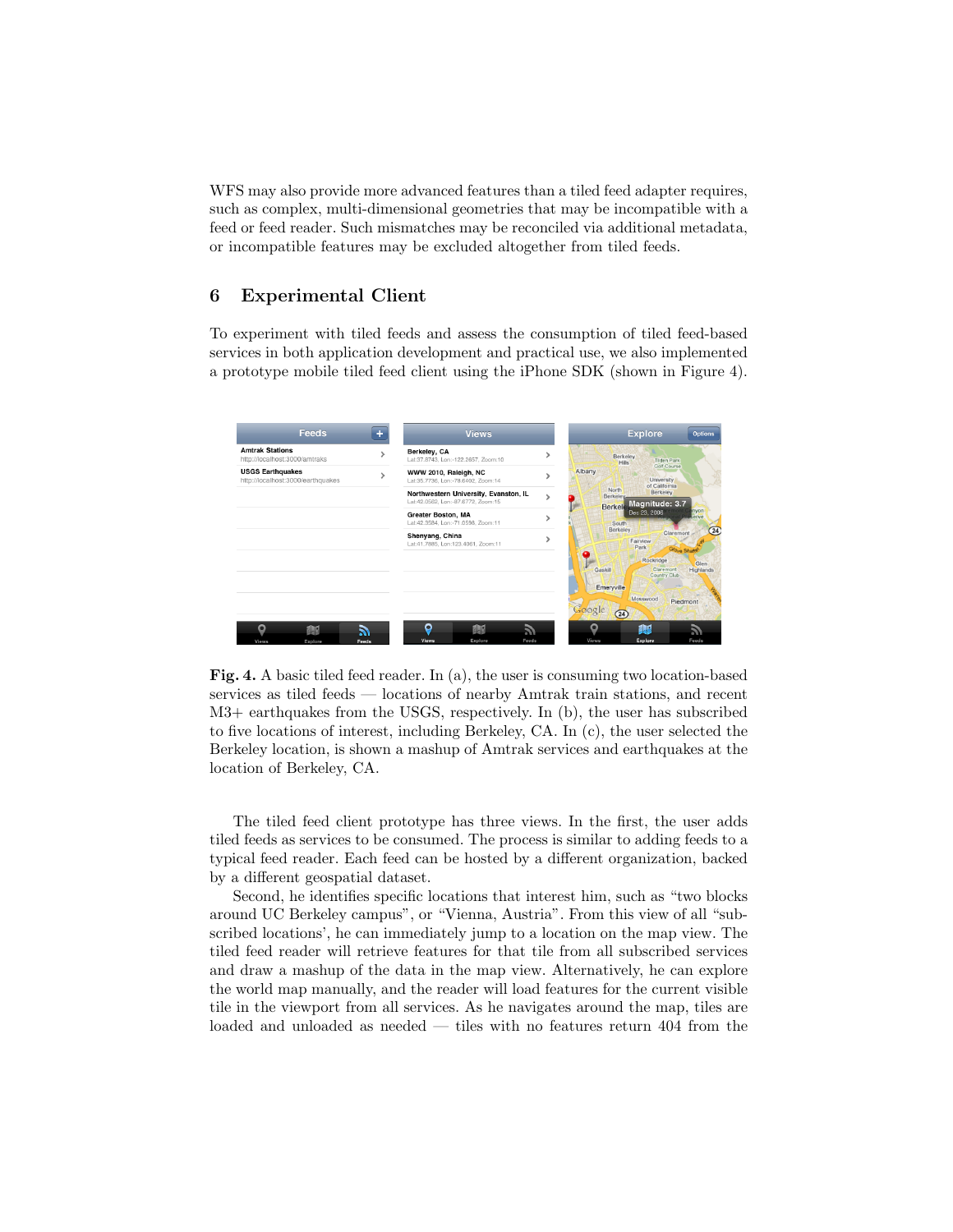server, and are simply ignored by the client. At any particular location, the user may choose to add the current map view as a location of interest, adding it to the list of subscribed locations.

Views at specific locations may be personalized further. In the consumption of location-based services, users' information needs are highly context-sensitive. Depending on the usage, data useful at one location is not useful at another [\[6\]](#page-14-0). The tiled feed reader adapts to these user contexts; if a user is not interested in data from a particular service for a location, he can turn the service off for that location. For example, if a user is subscribed to a location-based service that provides traffic data, but is interested in the Los Angeles area solely for earthquake and air pollution information, he can turn off the (potentially dataheavy) traffic data for that location, but keep the earthquake and air pollution data on the map view.

This client development experiment demonstrates the significant advantages of the tiled feed model. From the user perspective, there is no central silo or any single point of failure — anyone with access to a geotagged dataset may publish it as a tiled feed. Creating mashups of geospatial services is easy, by simply using two or more services at a given location. From the developer perspective, creating location-aware applications using tiled feed services required minimal code, mostly in the presentation layer to draw the maps, markers, and overlays. We used a standard Atom feed reader component, slightly extended to read the spatial properties from Tiled Feeds; no ad-hoc API adapters were required for adding additional services.

Both the server and the client caches retrieved tiles. Standard caching approaches yields significant benefit. The majority of accesses hits cache rather than triggering new geospatial queries.

In all, the tiled feed model makes information remixing from multiple data sources easy, and encourages the creation of in-context, personalized views and mashups of geospatial data.

# 7 Future work

With large amounts of geospatial data, tiles feed may contain tens of thousands of features in a given tile at average zoom level. Bandwidth consumption and server load increases significant at this scale, and tiled feed clients on constrained devices are often unable to process or visualize such amounts of data. As GIS datasets and wrapped geospatial APIs often contain large amounts of data, tiled feed servers and clients should be able to properly handle such tiles, if requested.

One solution involve clustering or aggregation on the server side. Aggregate features, identified by a special collection type that marks them as clustered versions of individual geospatial features. The tiled feed client is given the option of dereferencing aggregates into their component features.

Tiled feed filtering and sorting capability are also useful in this context. Feed querying in general remain an open problem [\[23\]](#page-14-0), as the Atom standard does not adequately cover the query use case. There has been some prior work, including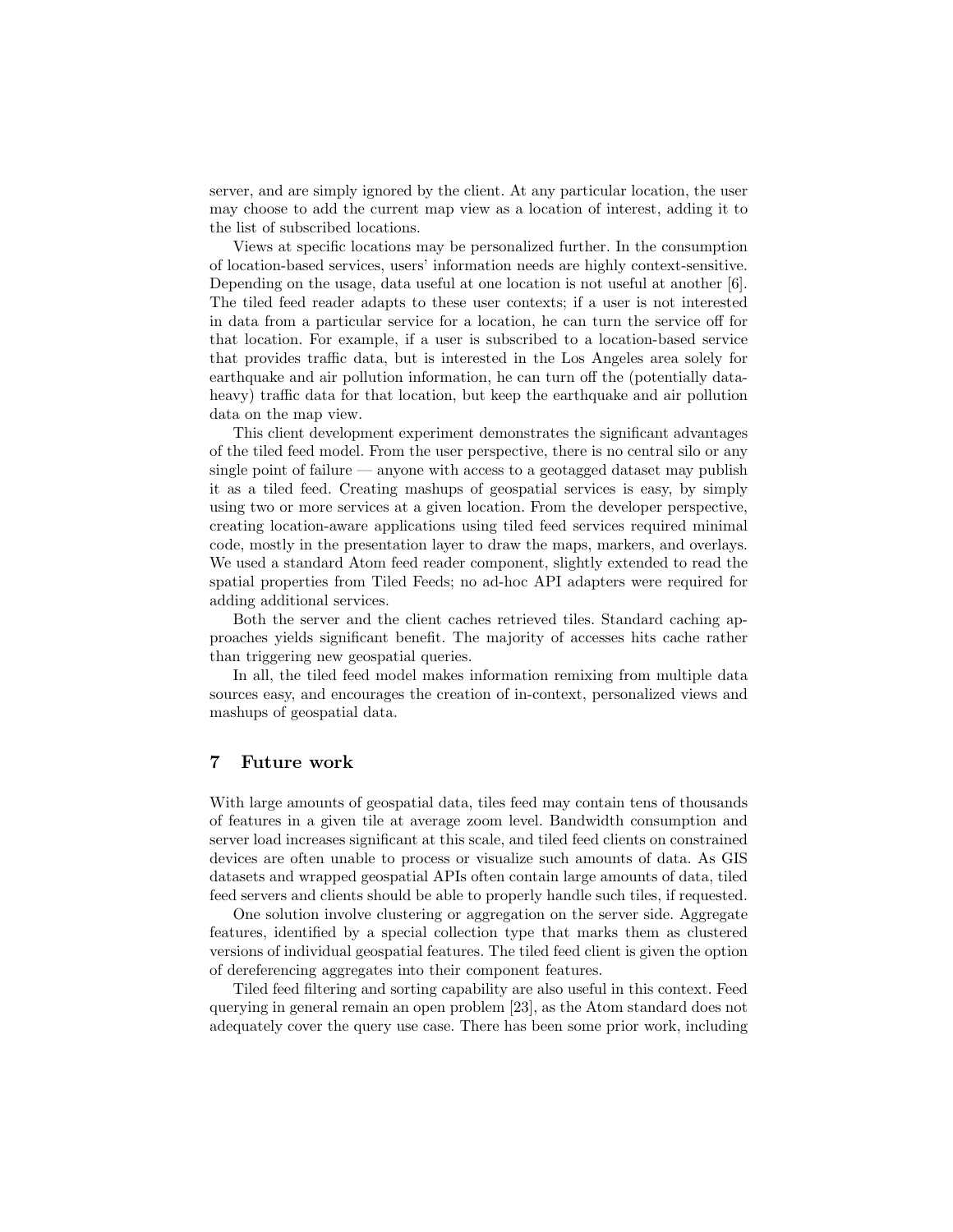<span id="page-13-0"></span>the aptly named Feed Item Query Language  $(FIQL)$  [\[9\]](#page-14-0). However, there are significant mismatches between FIQL and the set of operations desirable in a tiled feed query language. FIQL is largely interested in enabling the retrieval of markup elements in a feed, in a relatively domain-agnostic way. In contrast, tiled feeds may require queries against specific geospatial features contained within a feed, which would require some understanding of GML or KML datatypes.

It is also desirable for clients to autodiscover the query capabilities supported by a particular tile feed (otherwise, human intervention or configuration would be required to read new tiled feeds). For example, certain feed servers may not be able to execute complex queries like GROUP BY aggregation, or it may not be able to sort against a particular key. There is no appropriate mechanism to publish this information in FIQL. The design of an appropriately powerful query language for feeds in general, and tiled feeds in particular, is left for future work.

We are also working on more extensive user evaluations of tiled feed client programming (beyond our current simple client) and tiled feed-based applications, as well as quantitative scalability measurements of tiled feed server systems, to explore the advantages and drawbacks of the tiled feed model.

#### 8 Conclusions

We have presented an architecture for providing uniform, lightweight access to location-oriented services, using feeds and geospatial tiling. Based on the principles of Representational State Transfer (REST), tiled feeds is designed around interlinked resource representations served through a uniform interface, allowing loosely coupled and scalable access patterns. Tiled feeds can be easily created from existing sources of data and consumed by standard clients, reducing application complexity and easing application development. Established patterns of information aggregation, filtering, and republishing on the Web can be applied to tiled feeds, allowing the creation of novel information dashboards and mashups using geospatial data.

### References

- 1. Di Martino, S., Ferrucci, F., Paolino, L., Sebillo, M., Tortora, G., Vitiello, G., Avagliano, G.: Towards the Automatic Generation of Web GIS. In: Samet, H., Shahabi, C., Schneider, M. (eds.) 15th ACM International Symposium on Geographic Information Systems. pp. 57–64. ACM Press, Seattle, Washington (November 2007)
- 2. EPSG: EPSG:3857, WGS84 (2009), [http://www.epsg-registry.org/report.](http://www.epsg-registry.org/report.htm?type=selection&entity=urn:ogc:def:crs:EPSG::3857&reportDetail=short&style=urn:uuid:report-style:default-with-code&style_name=OGP%20Default%20With%20Code&title=EPSG:3857) [htm?type=selection&entity=urn:ogc:def:crs:EPSG::3857&reportDetail=](http://www.epsg-registry.org/report.htm?type=selection&entity=urn:ogc:def:crs:EPSG::3857&reportDetail=short&style=urn:uuid:report-style:default-with-code&style_name=OGP%20Default%20With%20Code&title=EPSG:3857) [short&style=urn:uuid:report-style:default-with-code&style\\_name=OGP%](http://www.epsg-registry.org/report.htm?type=selection&entity=urn:ogc:def:crs:EPSG::3857&reportDetail=short&style=urn:uuid:report-style:default-with-code&style_name=OGP%20Default%20With%20Code&title=EPSG:3857) [20Default%20With%20Code&title=EPSG:3857](http://www.epsg-registry.org/report.htm?type=selection&entity=urn:ogc:def:crs:EPSG::3857&reportDetail=short&style=urn:uuid:report-style:default-with-code&style_name=OGP%20Default%20With%20Code&title=EPSG:3857)
- 3. Fielding, R.T., Gettys, J., Mogul, J.C., Frystyk Nielsen, H., Masinter, L., Leach, P.J., Berners-Lee, T.: Hypertext Transfer Protocol — HTTP/1.1. Internet RFC 2616 (June 1999)